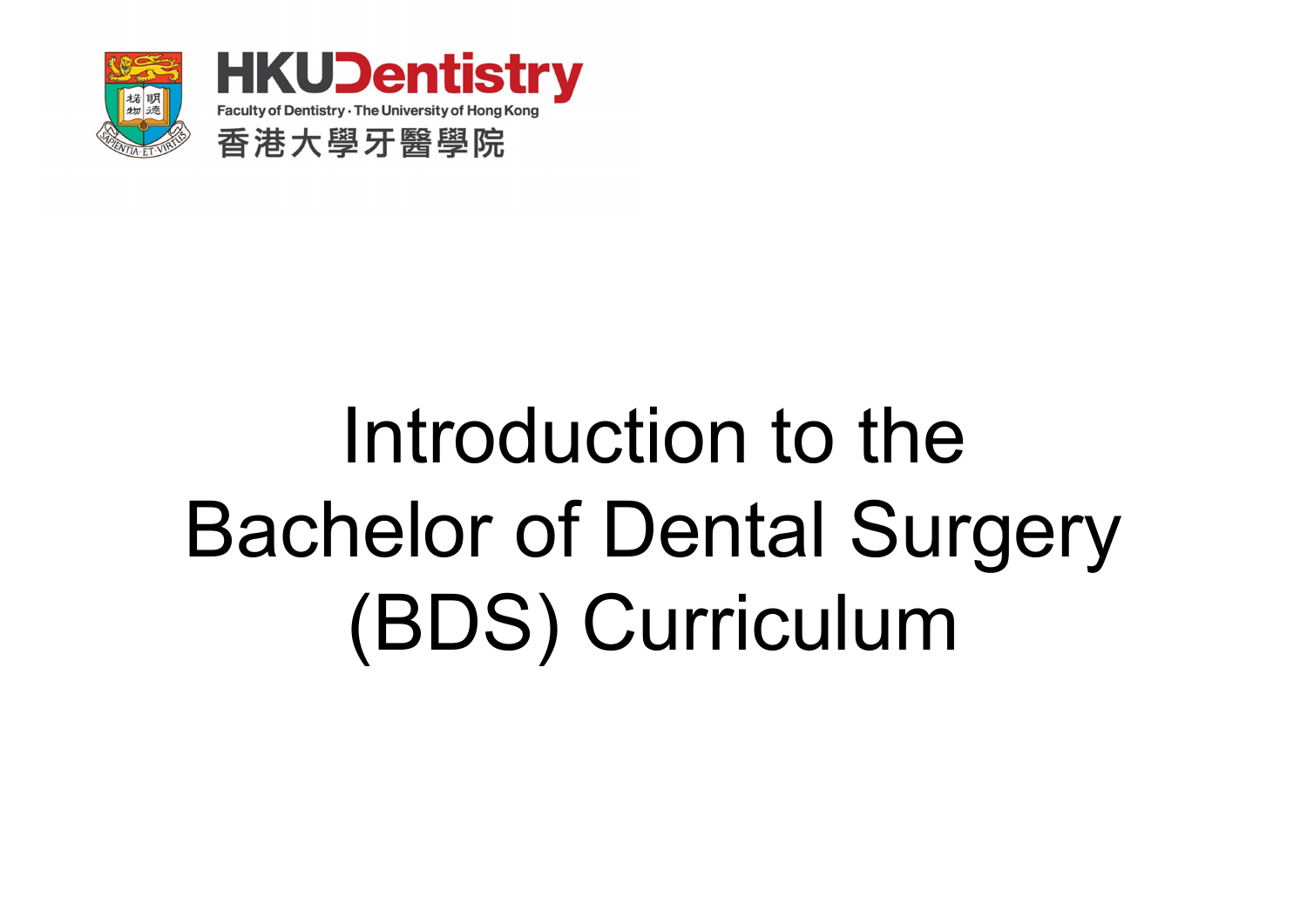

# Our curriculum…

- • HKU Faculty of Dentistry is future-oriented and, building on its international reputation, offers integrated, student-centred, inquiry-based educational experience.
- • *Professional competencies* and *learning outcomes*  are designed to prepare students to become dental professionals serving the needs of modern Hong Kong, global thinkers, and future leaders. In meeting these aims, the curriculum model will encompass both compulsory "University Requirements" and the "Professional Core".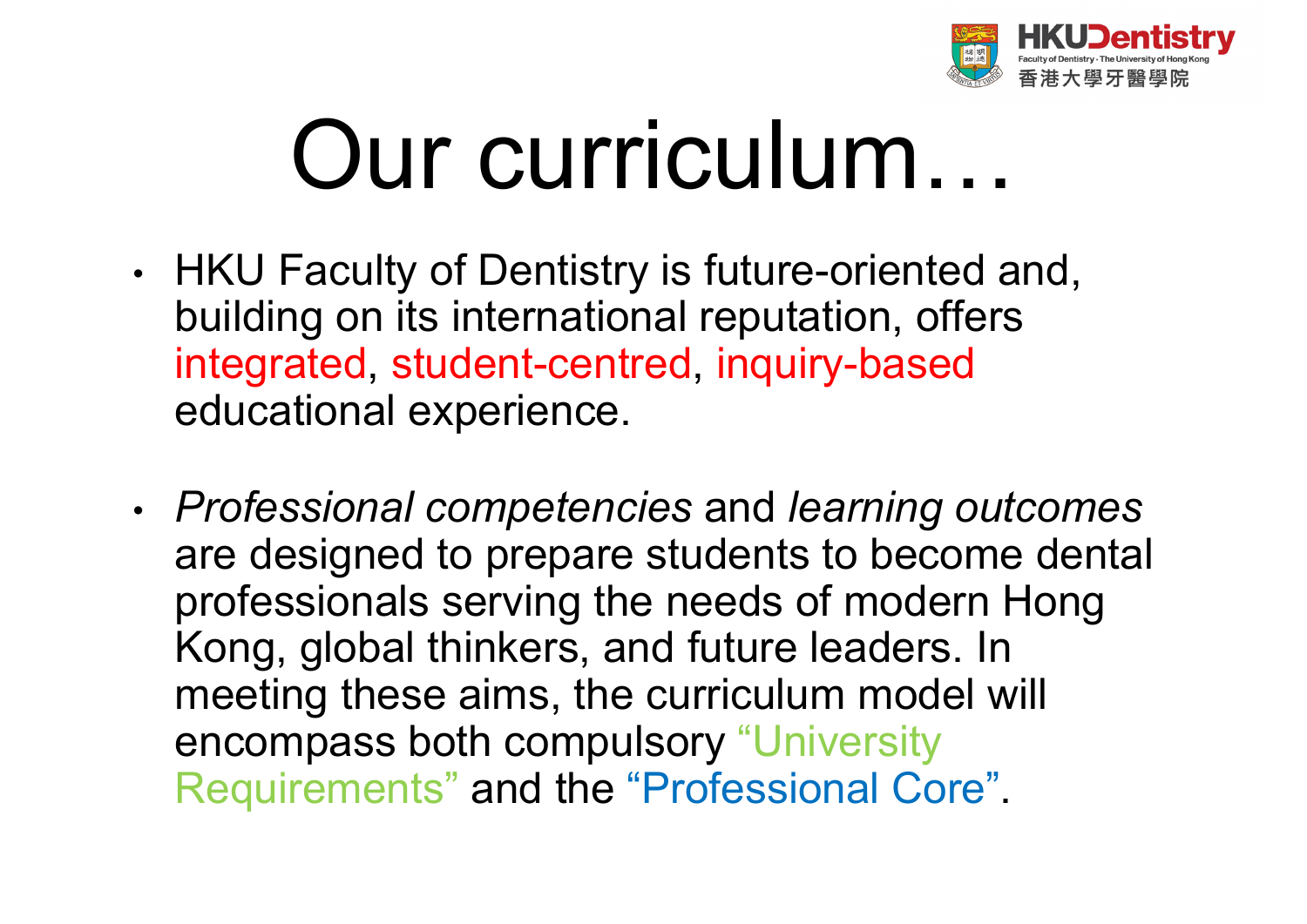

# Learning platform

- •• The Prince Philip Dental Hospital (PPDH)
- •HKU Main Campus
- •• Sassoon Road Campus
- •• Online learning platform: Moodle
- •Library (Dental Library at 6/F, PPDH)
- •Local hospitals / clinics
- •Overseas dental schools / institutes
- More facilities:

http://facdent.hku.hk/learning/learning-facilities.html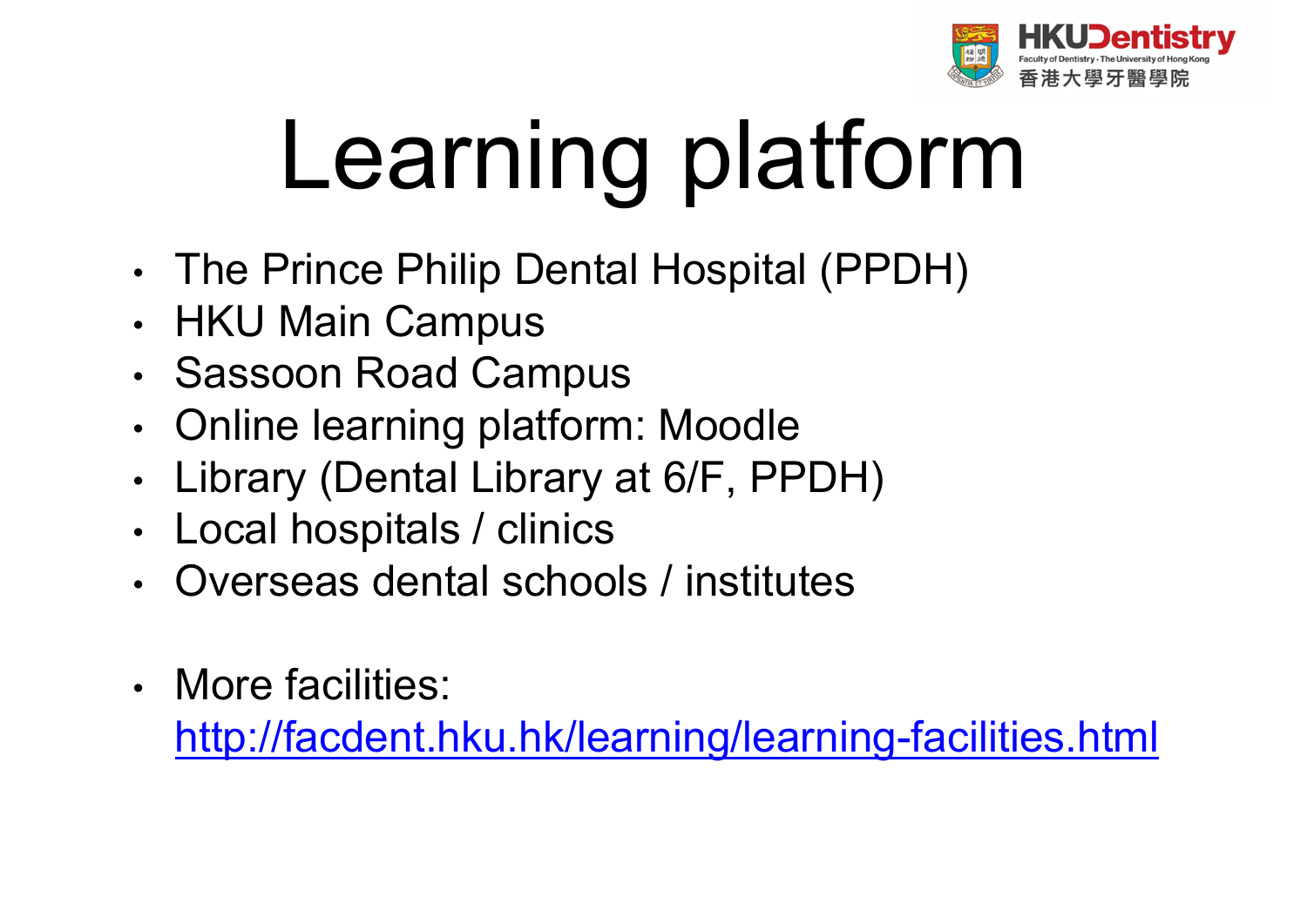Features of DENTALEDUCATION



### Dentistry as a clinical/practical profession

- Understanding of dental sciences
- Understanding of related medical sciences
- **PERFORM THE DENTAL CLINICAL PROCEDURES**